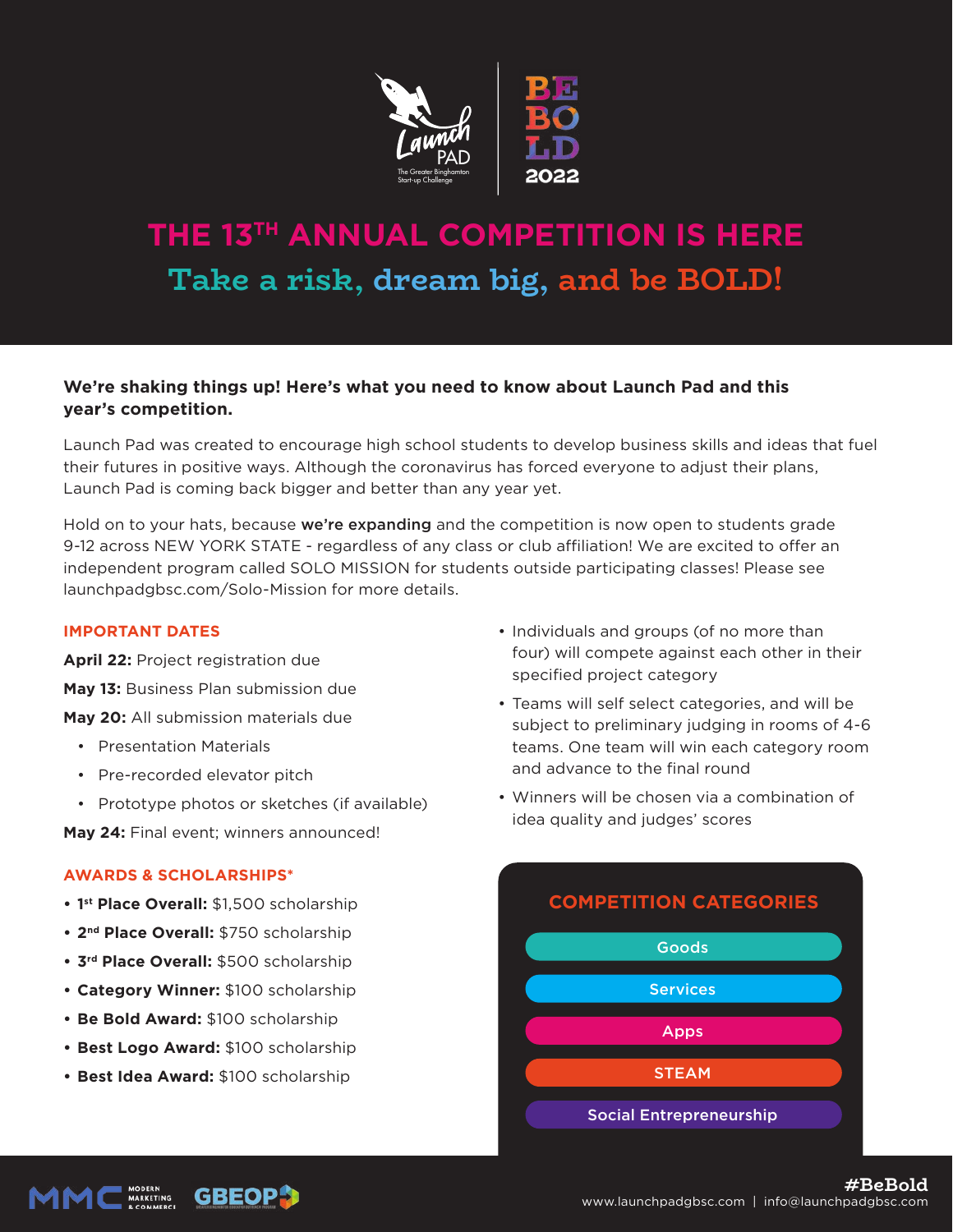## **STUDENTS**

This is a great chance for you to develop an idea that could really make an impact on your community. *It's time to prove to everybody what you can do!* Team up with other students and work with a mentor to take an original idea and turn it into something REAL, substantial and beneficial. You'll connect with business people who can help you with their experience every step of the way.

This could be your next step toward your future. Past participants have turned their ideas into successful businesses that have made positive changes in their local communities and potentially even the world. High school students across the state will compete against each other for multiple awards, scholarships and internship opportunities, while preparing for college and beyond. Get your heads together to put your school above the others. It's a school-vs-school challenge!

We know these days are different, but let's use these challenges to find new ways of doing things... maybe even better ways! Connect with your mentor and classmates via online video session/email/phone, challenge beliefs on the ways we've always done things, think outside the box and get creative. Use what you've learned during this pandemic to your advantage and let it fuel you. We're in unprecedented times with a brand-new set of issues… maybe you have an idea that could help us all!

### **SIGN UP**

Register yourself (and up to 3 teammates) at launchpadgbsc.com/students.

All 9-12 grade students are eligible to participate and must submit original projects. (Work from previous years can not be resubmitted) Once registered, you'll receive more information and a Starter Kit. In the meantime, discover what you're passionate about, dream big, and **BE BOLD**.

### **MEDIA CONSENT FORM**

Along with print and TV news outlets, we'll be using video and photos for the Launch Pad website and social media accounts. The attached form needs to be signed by a parent or guardian (unless you are 18, then you can sign it yourself) and given to your faculty advisor **as soon as possible**, or you may not be able to participate in the program. This could be your big moment. Don't miss it!

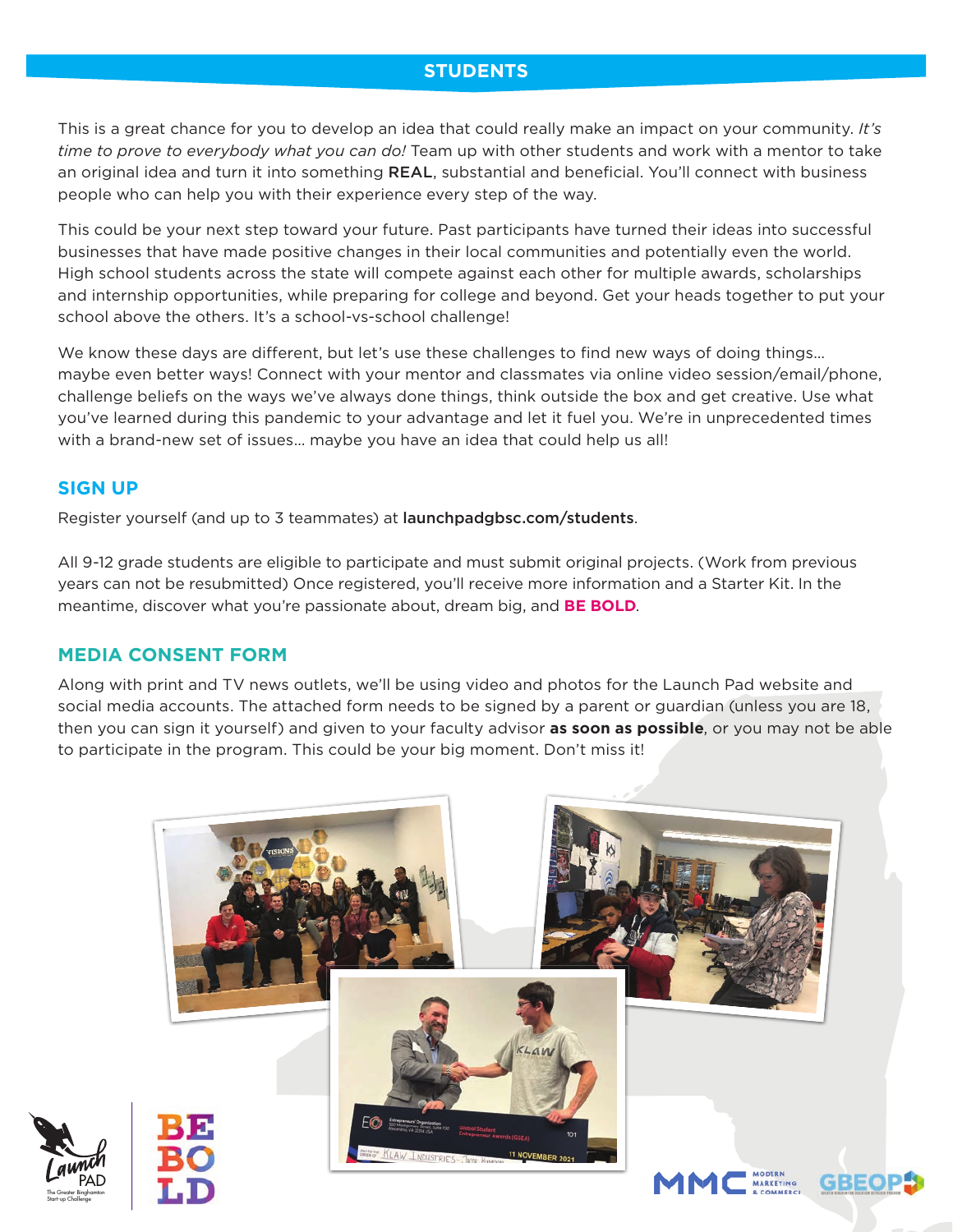## **ADVISORS**

This competition is meant to motivate students to dream big, fuel their futures and even turn their ideas into reality – *and it can't be done without your help*. The advisors are the glue for this program and the most important thing you can do is to get your kids excited to participate and empower them to succeed.

## **GET REGISTERED**

Register yourself at **launchpadgbsc.com/advisors**. Once registered, you'll receive more information, a Starter Kit and launch material.

*(If you know any students who are interested in participating, but aren't in your class/club, encourage them to sign up as an "independent". This is a new way to participate and allows them to compete via Solo Mission.)*

## **SEND US YOUR PHOTOS!**

Showcase your school! We'll be using video and photos for our website and social media accounts to stay connected and highlight the incredible work of our participants. **Send anything you're willing to share to info@launchpadgbsc.com, along with your media consent form** and let us show the community how amazing your school is!

## **MENTORS**

Business leaders, owners and entrepreneurs can give back to the community by becoming a Launch Pad mentor to students who are determined to make a difference. The students participating in the program are some of the most motivated and creative young minds in New York and will look to their mentors to impart real-life experiences that'll help reshape their views on what a career can be.

Our goal is to provide the students who participate in Launch Pad with the best resources and business mentors. This year, our primary focus for Launch Pad is idea generation. Launch Pad mentors should work with their students to generate innovative ideas, as well as assistance developing strong business plans and presentation skills via active listening and honest feedback.

Mentors are typically assigned per class/club in a particular district and should meet with their student groups **in person or virtually**  for 30-minute sessions for the months leading up to the final competition. Mentors are encouraged to be available to answer questions via phone and email as well. Meeting recommendations are provided below:

- December: 1x/month per team  *(if you and your students signed up early!)*
- January March: 2x/month per team
- April May: 1x/week per team

Mentors are expected to abide by the requirements and codes of conduct outlined by the school district they are working within. Clear communication with advisors to determine rules for emailing, copying, digital communications, phone/texting with students, etc. is critical.









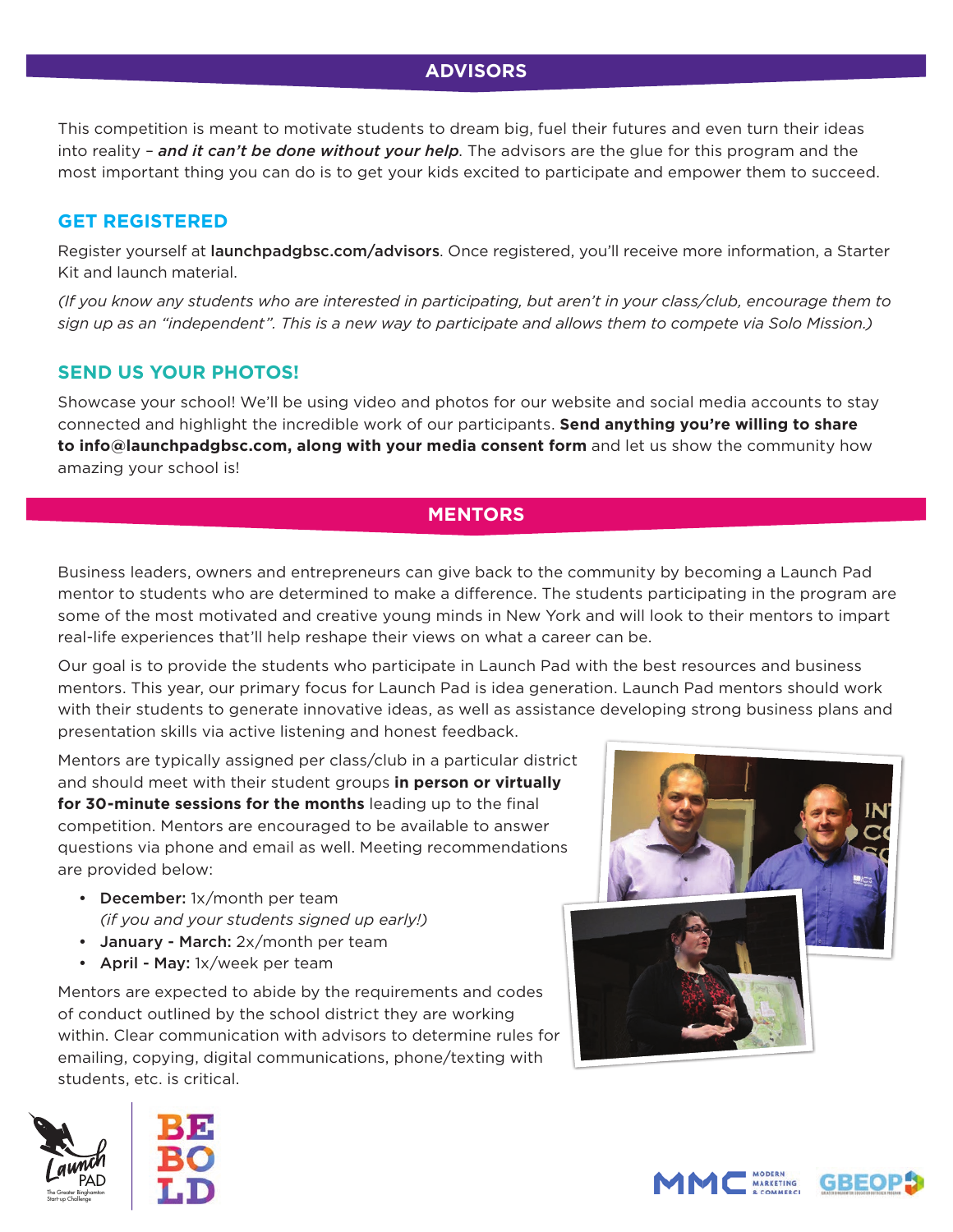Mentors are encouraged to use GBEOP, Launch Pad and personal resources to facilitate groundbreaking idea generation with students.

#### **BE A MENTOR**

Business mentorship is just another way that Launch Pad is changing the world one idea at a time, and we invite you to be a part of the adventure. This is not only an opportunity to invest in your community's future leaders, but also to scout up-and-coming talent for possible employment and internships!

Apply today at launchpadgbsc.com/mentors and be on the lookout for confirmation and school placement. You'll receive more information, a Starter Kit and launch material once you apply and are confirmed.

*(If you know any eligible students who are interested in participating, but aren't in a class/club, encourage them to sign up as an "independent". This is a new way to participate this year!)*

#### **KEEP US POSTED!**

Showcase your students and the work you're doing together! We'll be using video and photos on our social media to stay connected and highlight the incredible work of our participants. **Email anything you're willing to share to info@launchpadgbsc.com and let us show the community how amazing your students**  are and the impact you're having! And don't forget to fill out a media consent form!

## **JUDGES**

As the program nears the finish line, students will present their ideas to a panel of business professionals for the chance at scholarship awards and potential internships. (That's where you come in!) Judges should be local business owners, professionals or entrepreneurs with a passion for working with young adults in a creative setting. This is not only an opportunity to invest in your community's future leaders, but also to scout up-and-coming talent!

#### **WHAT DO JUDGES NEED TO KNOW?**

- Judges will be placed in appropriate categories based on expertise and paired with a fellow judge.
- Project submissions which consist of 4-6 business plans should be reviewed between May 13 23, 2022
- Judges are should be present for live or virtual student presentations that will take on May 24
- Scoring criteria is outlined in a judging rubric to provide analysis of the business plan and presentation.
- On competition day, judges should review tradeshow booths applicable to their assigned category.
- Judges will decide on category winners to move on to the final competition. Judges will then deliberate in a live session to decide the overall 1st, 2nd and 3rd place winners on May 24.

#### **APPLY TO BE A JUDGE**

Apply online at launchpadgbsc.com/judges. Judges will be selected based on category expertise and appropriateness. All applicants will be contacted regarding status on an individual basis.